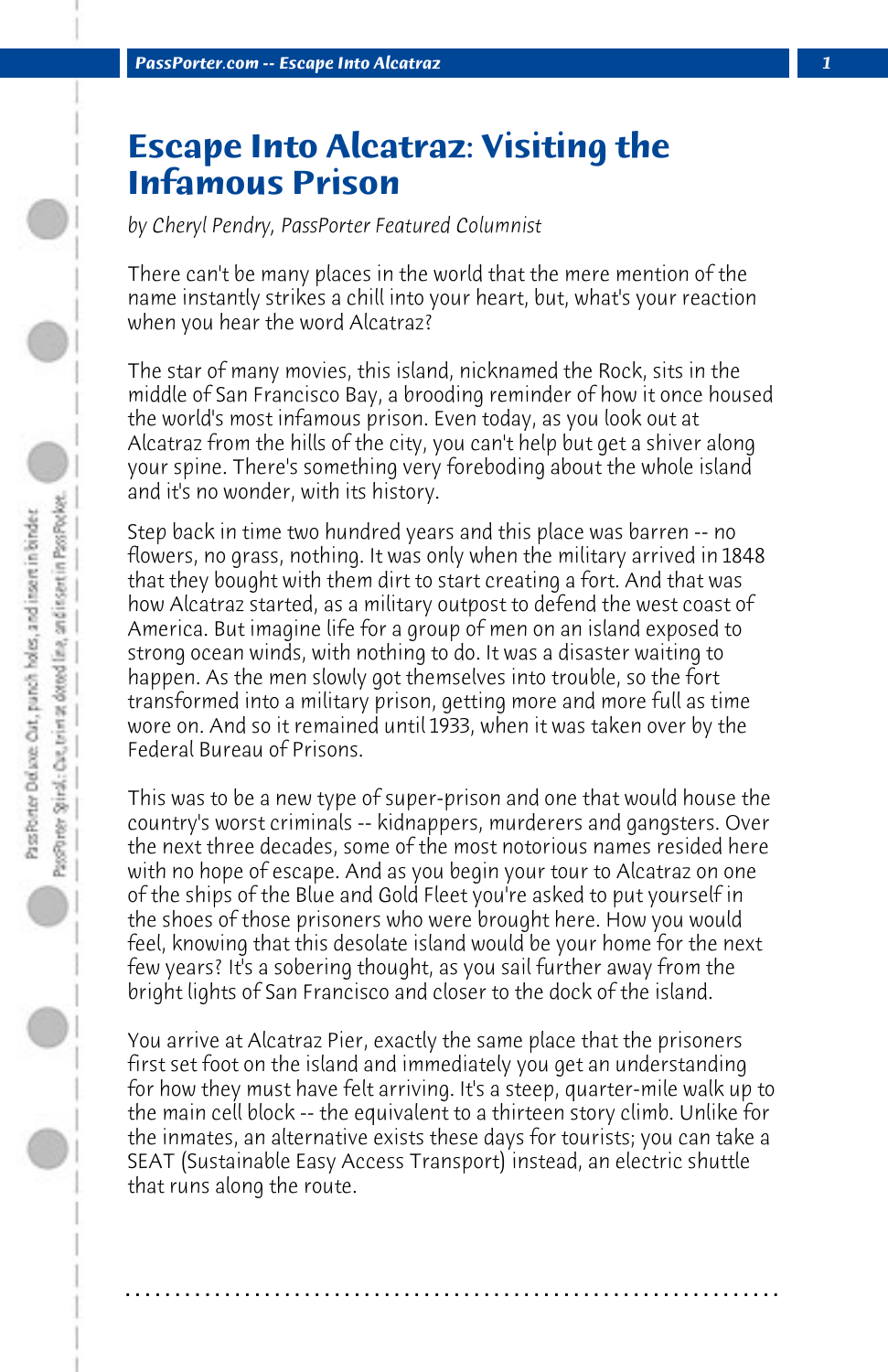Once you get to the cell block, it's on to what must rank as one of the best audio tours ever produced. Voiced by former prisoners and guards, it explains to you in detail about life on the Rock, taking you through an average day, interspersed with information about the infamous names that once spent those average days here. What strikes you immediately is how cruel this place is. Strategically positioned, from certain parts of the cell block, it was possible to see the sunsets and parts of the skyline, constant reminders of what these men had left behind.

Your visit takes in the dining area, kitchen (complete with the silhouette of knives to check that they were all returned at the end of every meal), library and perhaps the part that everyone wants to see -- the cells themselves. If you're claustrophobic, it may not be a good idea to try them out for size, but it is a fascinating experience -- and a once in a lifetime photo opportunity!

By the time you finish the tour, you've been taken through famous incidents like the "Battle of Alcatraz" in 1946, when a group of inmates overpowered the guards and captured their guns, but failed to break out of the cell house. It may not be easy to transport people back 60 years in time, but 35 minutes of this tour will make you feel as if you've lived through the days of Alcatraz as a prison.

While you're on the island, you can also take outdoor walks with National Park Service rangers and volunteers, who now look after Alcatraz, learning more about its military history, flora or the Indian occupation. This was the final chapter in the history of the island, before it passed into the ownership of the National Park Service. For nineteen months between 1969 and 1971, Alcatraz was occupied by a group of Native Americans, who demanded a deed to the island so that they could establish a university, cultural center and museum. They quickly established their own island-based community, with an elected council making sure that everyone on the island had a job and that all decisions were made with everyone's consent. But consent couldn't be gained on their demands and there was soon a stalemate with the government. Finally that was broken when armed federal marshals, FBI agents and Special Forces police removed the remaining protestors.

Evening tours were introduced in the 1990's and offer a range of extra activities not available during the day. One of the highlights is the tour offered by National Park Service rangers and volunteers on the incline up to the cell house. The guides are full of fascinating facts about the history of the island, allowing you to quickly forget the walk and instead concentrate on the story of how this place developed to become an infamous penitentiary. Once you've completed the audio tour, you can choose from a variety of additional programs on Alcatraz. When we

**. . . . . . . . . . . . . . . . . . . . . . . . . . . . . . . . . . . . . . . . . . . . . . . . . . . . . . . . . . . . . . . . . .**